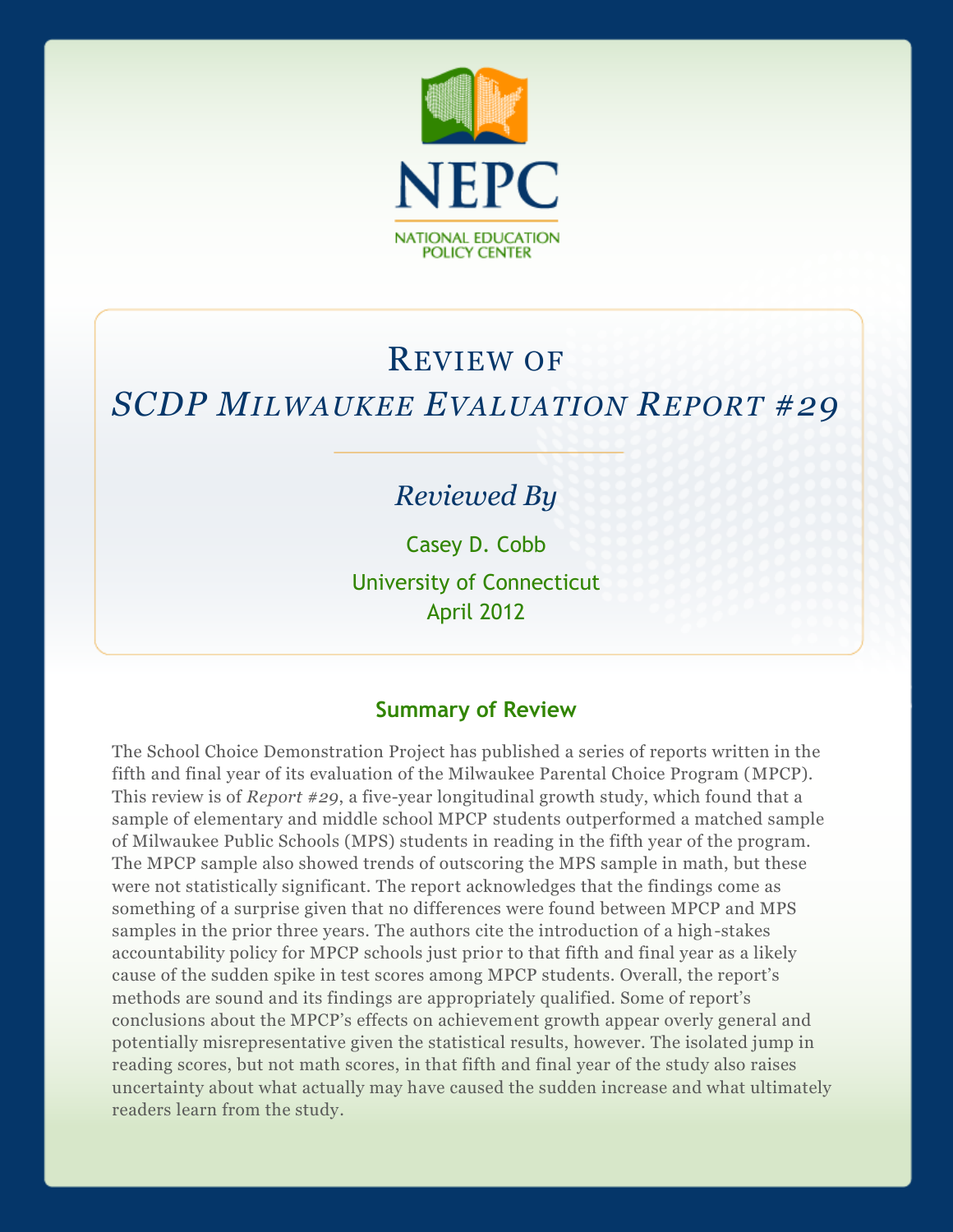**Kevin Welner**

*Project Director*

**William Mathis** *Managing Director*

## **Erik Gunn**

*Managing Editor*

#### **National Education Policy Center**

**School of Education, University of Colorado Boulder, CO 80309-0249 Telephone: (802) 383-0058**

**Email: NEPC@colorado.edu http://nepc.colorado.edu**

**Publishing Director: Alex Molnar**



This is one of a series of Think Twice think tank reviews made possible in part by funding from the Great Lakes Center for Education Research and Practice. It is also available at http://greatlakescenter.org.

*This material is provided free of cost to NEPC's readers, who may make non-commercial use of the material as long as NEPC and its author(s) are credited as the source. For inquiries about commercial use, please contact NEPC at nepc@colorado.edu.*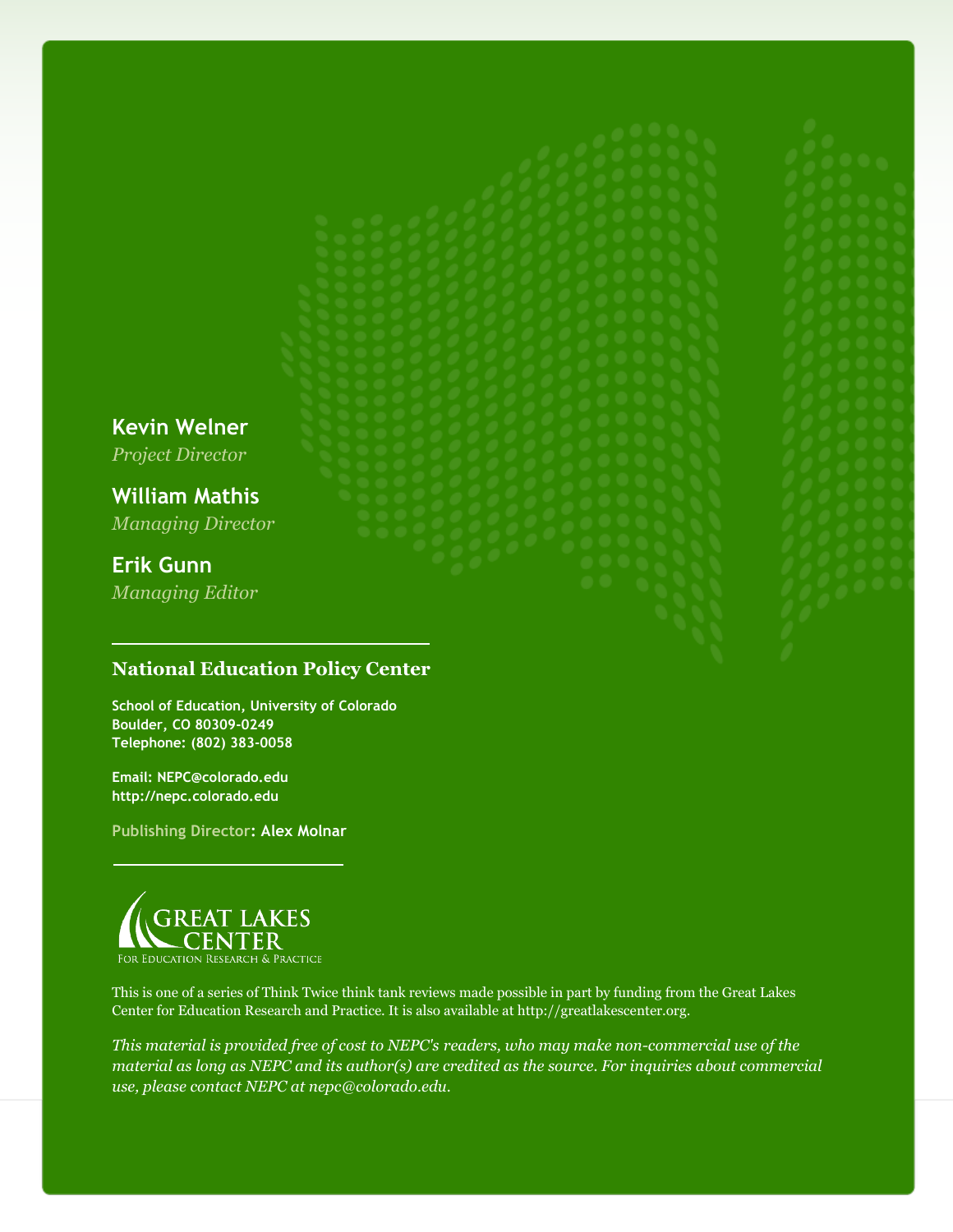## REVIEW OF *SCDP MILWAUKEE EVALUATION REPORT #29*

*Casey D. Cobb, University of Connecticut*

#### **I. Introduction**

The Milwaukee Parental Choice Program (MPCP) is currently the largest urban school voucher program in the nation. At present, nearly 21,000 students use a voucher of up to \$6,442 to attend secular or religious private schools in Milwaukee. Voucher programs have long been targets of intense debates over the efficient and appropriate use of public funds for education.

In February 2012, the School Choice Demonstration Project<sup>1</sup> released a series of final reports from its five-year evaluation of the MPCP. The Wisconsin Legislature in 2005 required MPCP schools to administer nationally normed tests in grades 4, 8, and 10 to MPCP students, and to also submit the test scores to the School Choice Demonstration Project for purposes of evaluation. The reports address a range of issues related to the MPCP, including special education services, school climate and contexts, and test score performance. Of particular interest to policymakers has been the performance of MPCP students relative to students in the Milwaukee Public Schools (MPS). The report under review here is *Report #29: MPCP Longitudinal Educational Growth Study Fifth Year Report.* It is authored by John F. Witte, Deven Carlson, Joshua M. Cowen, David J. Fleming and Patrick J. Wolf <sup>2</sup>

#### **II. Findings and Conclusions of the Report**

This report represents the final installment of a five-year longitudinal evaluation of the MPCP. The longitudinal evaluation tracked the test score performance of panels of MPCP and MPS students initially enrolled in 2006-07. Evaluation reports have been issued since 2008, starting with a descriptive baseline report and followed each year since then by analyses estimating differences in achievement growth between MPCP and MPS samples. The findings from these reports have indicated "no meaningful differences in average testscore achievement between the two samples of students" (p. ii). The present fifth-year report, however, provides data indicating higher four-year growth (i.e., 2006 to 2010) among the MPCP sample on the Wisconsin Knowledge and Concepts Examination in reading relative to their MPS counterparts (641 matched pairs). The report cites additional evidence of greater growth in math scores among the MPCP sample, but these results were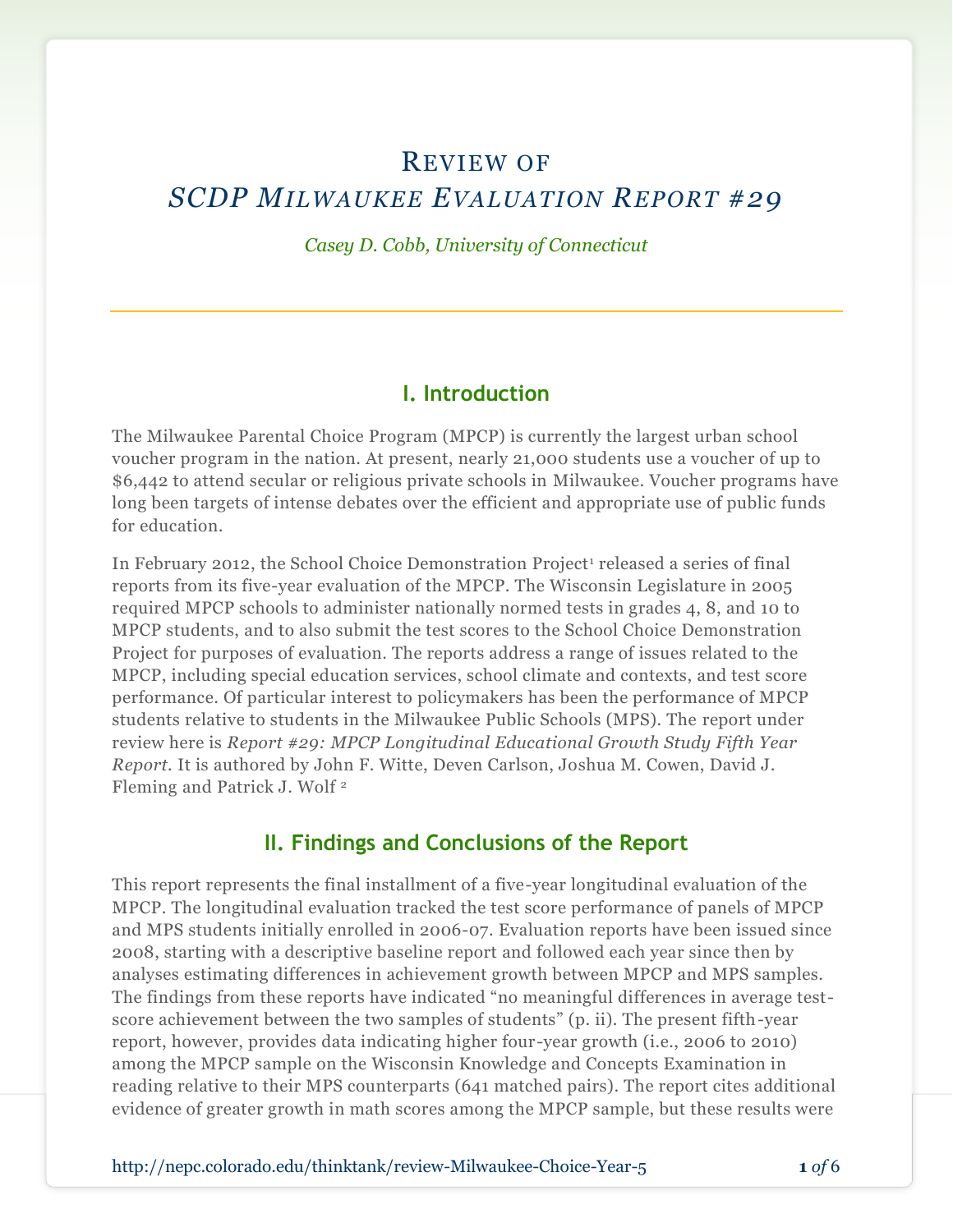not statistically significant. The report provides strong evidence that a high-stakes, testbased accountability policy applied to MPCP schools the prior year could have caused the sudden spike in reading performance. In its summary, the report concludes that "[o]ur supplemental analyses provide substantial evidence that the accountability policy could be responsible, in large part, for the higher achievement gains of the voucher students" (p. 25).

Additional analyses that examined student growth across along the entire distribution of scores suggested that lower-scoring MPCP students gained more than low-scoring MPS students in reading. Other analyses considered the relationship between time spent in MPCP and growth in achievement (a substantial number of MPCP students switched back to MPS over the course of five years, which permitted such exposure or "dosage" analyses ). Findings indicated that spending "four or five years [in MPCP] results in greater achievement growth than spending only one or two" (p. iii). The report noted that "there is also evidence that, relative to spending zero years in MPCP, students who spend one, two, or three years exhibit lower achievement growth" (p. iii).

The final words of the report offer this summary:

Our study established a common educational starting point for MPCP and MPS students. The gun sounded and a five-year race was run. The test-based accountability policy was applied to our MPCP runners during the final leg of the race, like a surge of adrenaline, and they clearly crossed the finish line ahead of their MPS peers in reading. That is what we learned from our Longitudinal Educational Growth Study and we think the lesson is an important one. (p. 24)

#### **III. The Report's Rationale for Its Findings and Conclusions**

The rationale for the report's findings and conclusions are, for the most part, reasonable. Thorough care was taken to reduce or account for missing data. Multivariate and supplemental analyses were employed to confirm initial findings. The finding of greater average growth in reading in the final year among MPCP students was qualified by substantial evidence that the test-based accountability policy implemented the previous year was likely responsible "in large part" for the higher gains (p. 24). However, the insinuations of greater math achievement among voucher students were unsupported statistically. Further, some of the conclusions offered in the executive summary and closing sections are overly general and potentially misrepresentative given the report's analyses. For example, the report concludes, "the results…demonstrate that, conditional on spending any years in MPCP, spending four or five years results in greater achievement growth than spending only one or two" (p. iii). The report's results do not consistently support this conclusion. The results reported in Table 8 (p. 20), derived from the report's more robust analyses, show only one statistically significant finding (in reading) out of four possible findings in year 4—and this was at the very liberal and unconventional statistical probability level of *p*<.10. Similarly, in year 5 only one statistically significant finding was evident out of four possible, again in reading. No evidence in Table 8 indicated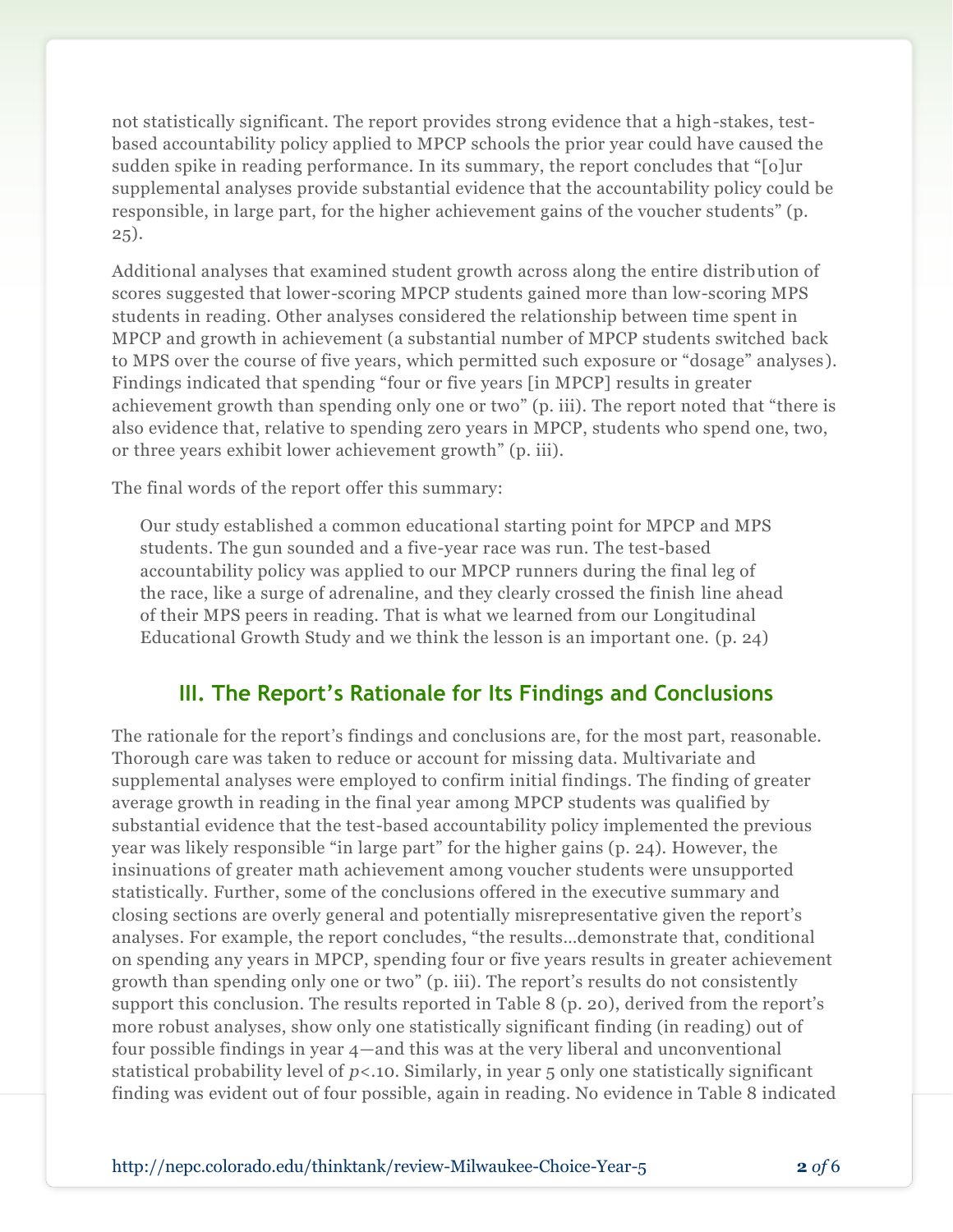MPCP students were better in math. Results presented in Tables 1 and 2 from the report's initial matched-pair analysis showed a trend toward "greater achievement growth" among MPCP students, but here again only two out of six results were statistically significant in math (Table 1), and two of six in reading (Table 2), after four and five years in the MPCP.

#### **IV. The Report's Use of Research Literature**

Several references were included that cast light on the short term leveraging effect of test accountability policy on school performance. The report cited very few evaluations and peer-reviewed studies of voucher programs and their effect on academic achievement although many prominent studies are available. For instance, it did not cite examinations of Cleveland's Scholarship and Tutoring Program,<sup>3</sup> recent studies of voucher programs in Chile,<sup>4</sup> and other peer-reviewed articles on vouchers.<sup>5</sup>

### **V. Review of the Report's Methods**

Inferences about the effects of the MPCP on student academic growth compared with those of the MPS hinge on the comparability of the two group's initial samples. Considerable attention was given to the process by which MPS students were matched in the study to MPCP counterparts. The report uses sophisticated matching techniques, including matching students by race, gender, academic ability, and neighborhood location. Followup sensitivity analyses provided evidence that selection bias was not a particular concern. The growth analysis relied on a sample of students in grades 3, 4, and 6 at the baseline year 2006 who were also in grades 7, 8, and 10 four years later (for a combined MPCP and MPS sample of 1,282 students).<sup>6</sup>

Several analyses were conducted, including fairly straightforward mean comparisons between sectors (see the report's Tables 1 and 2) and more sophisticated linear regressions that modeled achievement as conditional upon student baseline characteristics, such as gender, race, and test scores (the report's Tables 4 and 5). Tables 4 and 5 present findings using two different sampling approaches: one that ignores sector switching and another that considers only those students who remained in their initial sector throughout the duration of the study. In the first analysis, students who switch from MPCP to MPS is treated as if they remained in MPCP all along (and vice versa). The report offers justification for counting MPCP leavers as permanent MPCP students by noting that this approach is standard protocol in clinical medical trials. In the second analysis, switchers were dropped. That is, the 849 students who stayed in the same sector across all four years were analyzed separately.

Student mobility is a concern for all longitudinal studies of this sort. Mobility refers to students switching schools or districts, transferring across public-private sectors, leaving the state, or dropping out of school entirely. For this study, the level of attrition from the original panels of 4,007 students was 32% by year five. The report finds this attrition rate to be better than expected and superior to those in similar studies. The report examines whether the attrition unduly biased the findings by comparing student characteristics of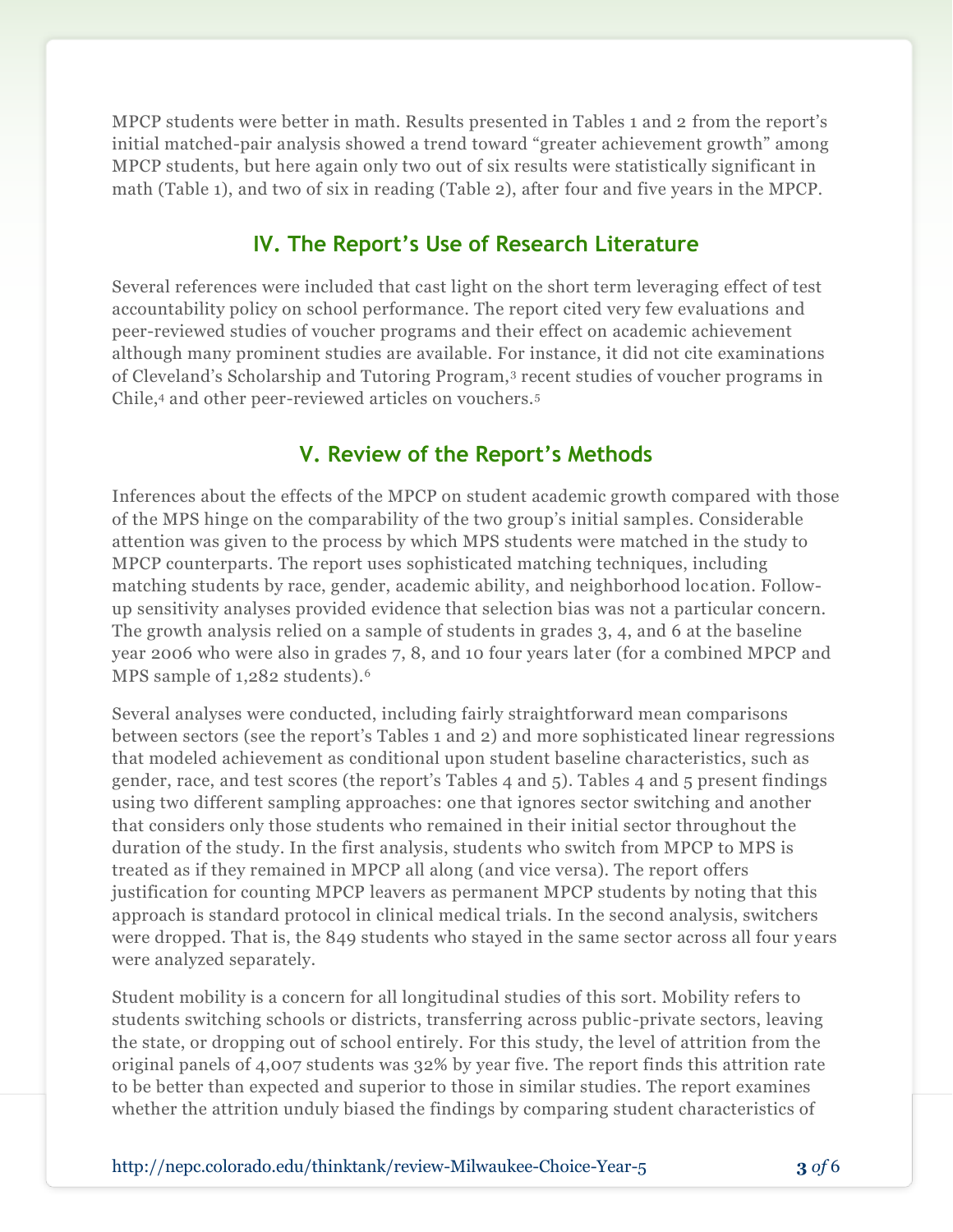those missing from the study to those who remained. Comparisons were also made between missing students in the two sectors; no differences worth noting were evident, save for the lower baseline math scores found among missing MPCP students relative to missing MPS students. All differences were statistically adjusted in subsequent multivariate analyses. Missing data were recovered or addressed in a variety of other ways, including through telephone inquiries, database searches, and additional statistical adjustments. Overall, the methods employed were sound.

#### **VI. Review of the Validity of the Findings and Conclusions**

The findings presented in the report's Tables 4 and 5 are particularly noteworthy due to the advanced level of analysis. Each table shows statistically significant "effects" of the MPCP on reading scores, even after controlling for student race, gender, and baseline test score. The effects of the MPCP are presented in standard deviation units, or effect sizes, which range from 0.07 to 0.15. Effects on reading scores were statistically significant across all three models but low in magnitude with effect sizes of 0.12 and 0.15. Effects on math scores were not statistically significant. Table 4 displays results for a sample of around 1,300 students across both sectors, and does not make distinctions for students who switch out of their initial sector. Table 5 shows results for a much smaller combined group of "stayers" or "non-sector switchers." Recall that these participants stayed in their original groups.

The report describes its analysis of 849 students who remained in their initial sectors all four years subsequent to baseline as "the purest and sharpest contrast regarding the extent to which school sector influenced student achievement" (p. 13). It does, however, offer caution due to the inequality of the two sector groups:

Thus, although this represents perhaps the cleanest contrast between the MPCP and MPS students in our sample, it does not necessarily provide the best estimate of the average effect of the MPCP on achievement because stayers—in both MCP and MPS—are a distinctive subgroup of students (p. 13).

The report's Figure 3 presents point estimates for achievement differences between MPCP and MPS. The point estimates are presented with confidence intervals, which help the reader discern the range of possible point estimates. However the report uses 90% confidence intervals. There is nothing inherently wrong with using 90% confidence intervals but one would expect to see 95% confidence intervals, which would be consistent with conventional levels of statistical probability (i.e.,  $p < 0.05$ ). There does not appear to be much gained here by using 90% intervals, other than the fact that the intervals themselves are shorter than what would be produced by 95% intervals. The difference in 2010 reading scores is still statistically significant at the .05 level.

As a whole, the statistical findings in the report are valid. As noted above in section III, some of the summative conclusions about the MPCP's effects on achievement growth are too general given the statistical results presented in the report.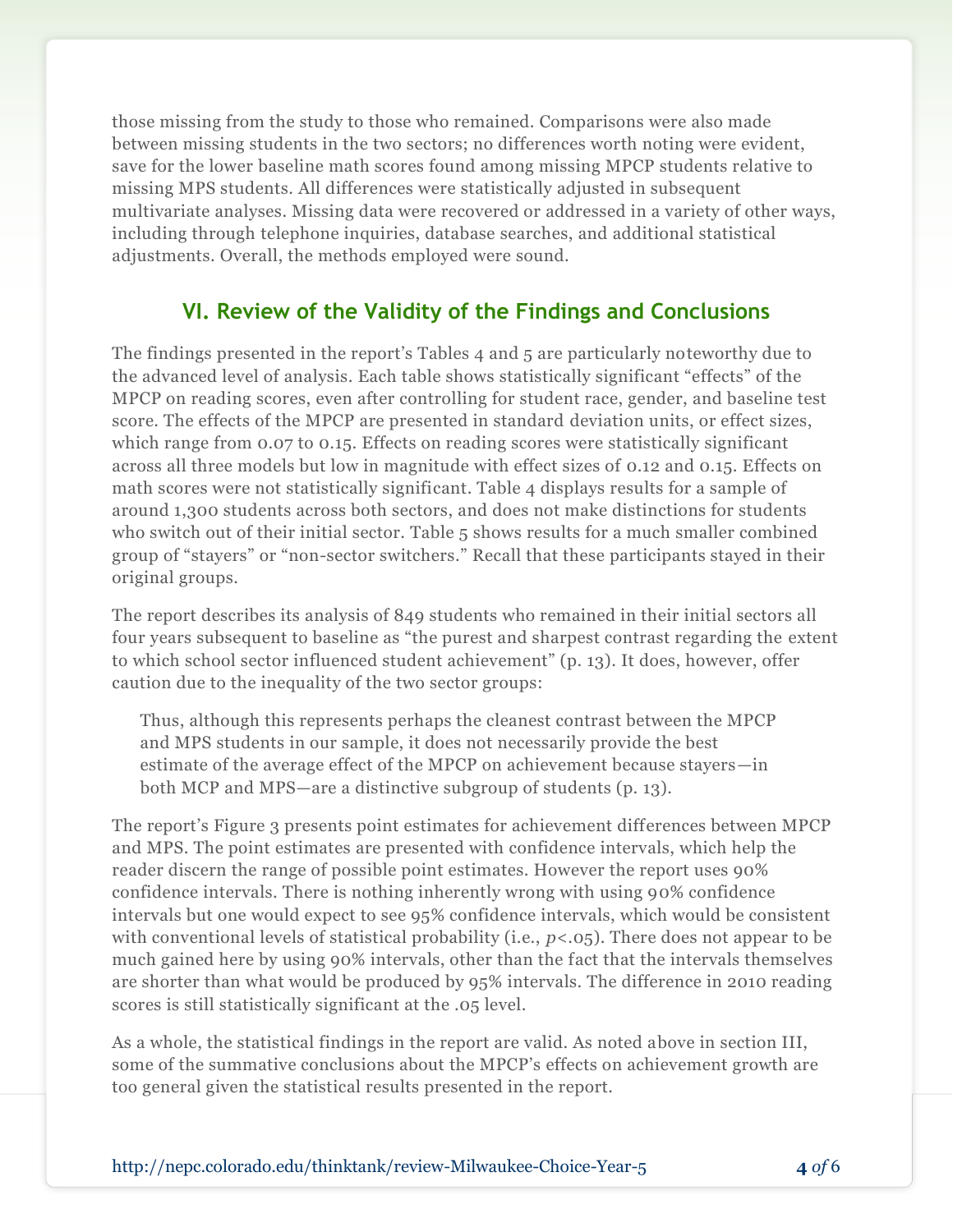#### **VII. Usefulness of the Report for Guidance of Policy and Practice**

It is unclear how this report contributes to policy and practice. Three prior reports using similar methodology found no differences in achievement between MPCP and MPS students. This would suggest that the MPCP does not provide a value above and beyond the education provided by MPS. This final report, however, offers evidence of significantly higher reading performance among MPCP students who started in the program four years earlier. The increase was sudden and large, and it immediately followed the introduction of a high-stakes-test accountability policy. Perhaps the most useful aspect of the report, then, is this apparent influence of a high-stakes test accountability policy on voucher students' performance. Unclear are the potential effects of the accountability policy on MPCP student mobility in that last year.

The concluding text of the report, which makes use of a racing metaphor, is somewhat confusing. As noted above, the final sentences read, "our MPCP runners . . . clearly crossed the finish line ahead of their MPS peers in reading. That is what we learned from our Longitudinal Educational Growth Study and we think the lesson is an important one" (p. 24). It is unclear, however, what exactly the lesson learned might be, and why it is important. Is it that MPCP students do better in reading than MPS students in their fifth year in the program, even after demonstrating no superior achievement in the first four years? Is it that a high-stakes accountability policy influences actions and behaviors in some way that leverages achievement gains, at least in reading? Elaboration on this final point would have been helpful to policymakers trying to make sense of the report's findings.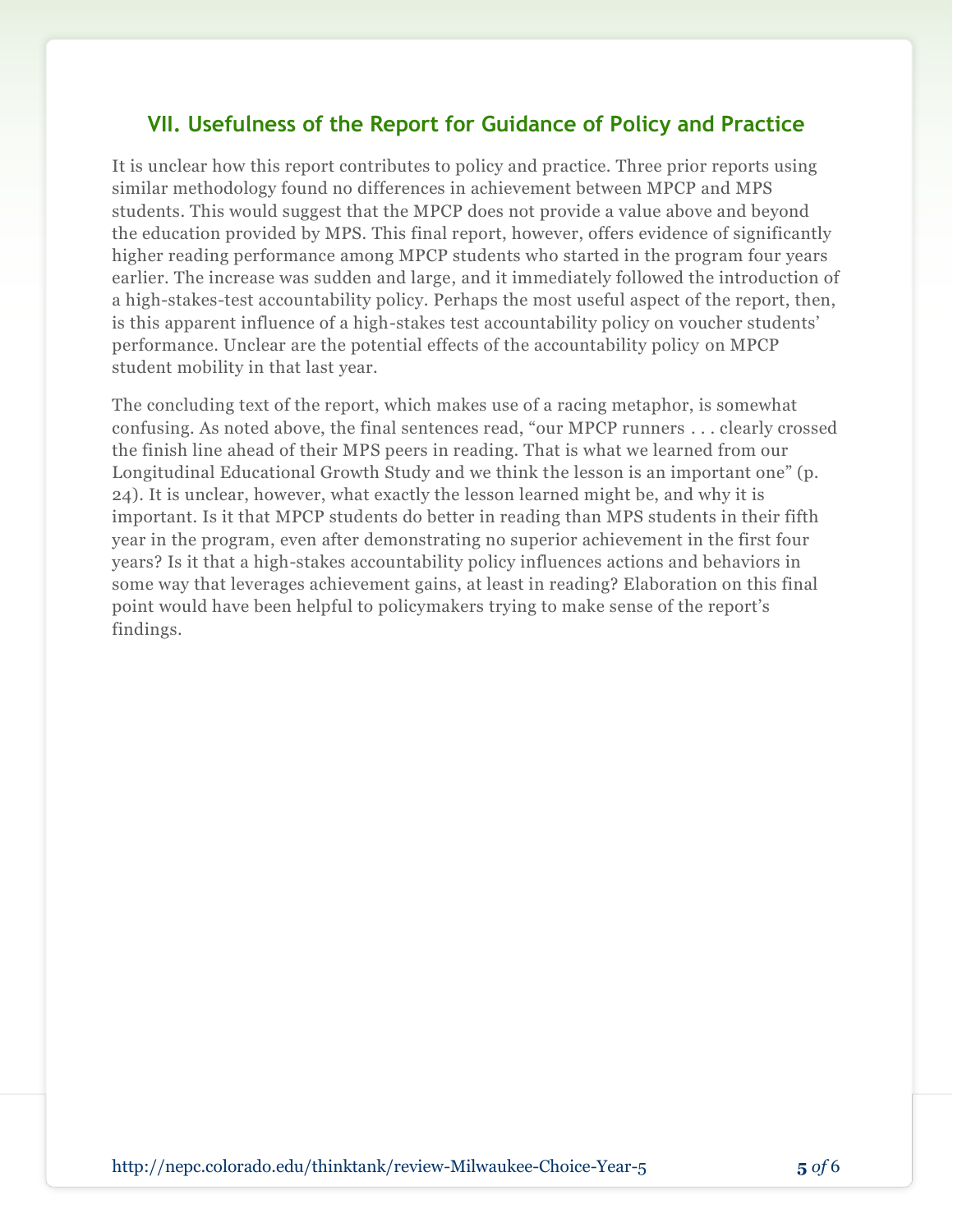#### **Notes and References**

1 The School Choice Demonstration Project (SCDP) is housed in the Department of Education Reform at the University of Arkansas (http://www.uark.edu/ua/der/SCDP/Research.html).

2 Witte, J. F., Carlson, D., Cowen, J. M., Fleming, D. J., & Wolf, P. J. (2012). *MPCP Longitudinal Educational Growth Study Fifth Year Report*. Fayetteville: University of Arkansas School Choice Demonstration Project. Retrieved February 27, 2012, from

http://www.uaedreform.org/SCDP/Milwaukee\_Research.html.

3 Plucker, J., Muller, P, Hansen, J., Ravert, R., & Makel, M. (2006). *Evaluation of the Cleveland Scholarship and Tutoring Program: Summary Report, 1998- 2004.* Center for Evaluation & Education Policy. Indiana University;

Belfield, C. (2006). *The evidence on education vouchers: An application to the Cleveland Scholarship and Tutoring Program.* National Center for the Study of Privatization in Education. Queens College, City University of New York.

4 Hsieh C.-T. & Urquiola M. (2006). The effects of generalized school choice on achievement and stratification: Evidence from Chile's voucher program. *Journal of Public Economics, 90* (8-9), 1477-1503;

Lara, B., Mizala, A., & Repetto, A. (2011). The effectiveness of private voucher education: Evidence from structural school switchers. *Educational Evaluation and Policy Analysis, 33*(2), 119-137.

5 Lubienski, C., Weitzel, P., & Lubienski, S. (2009). Is there a consensus on school choice and achievement?: Advocacy research and the political economy of knowledge production. *Educational Policy, 23*(1), 161-193;

McEwan, P. J. (2004). The potential impact of vouchers. *Peabody Journal of Education, 79*(3), 57-80;

Rouse, C. E., & Barrow, L. (2008). School vouchers and student achievement: Recent evidence, remaining questions. *Annual Review of Economics*, *1,* 17-42.

6 It is not entirely clear why 1,282 students are reported as qualifying for the growth analysis while Table 4 shows *N*s of just over 1,300.